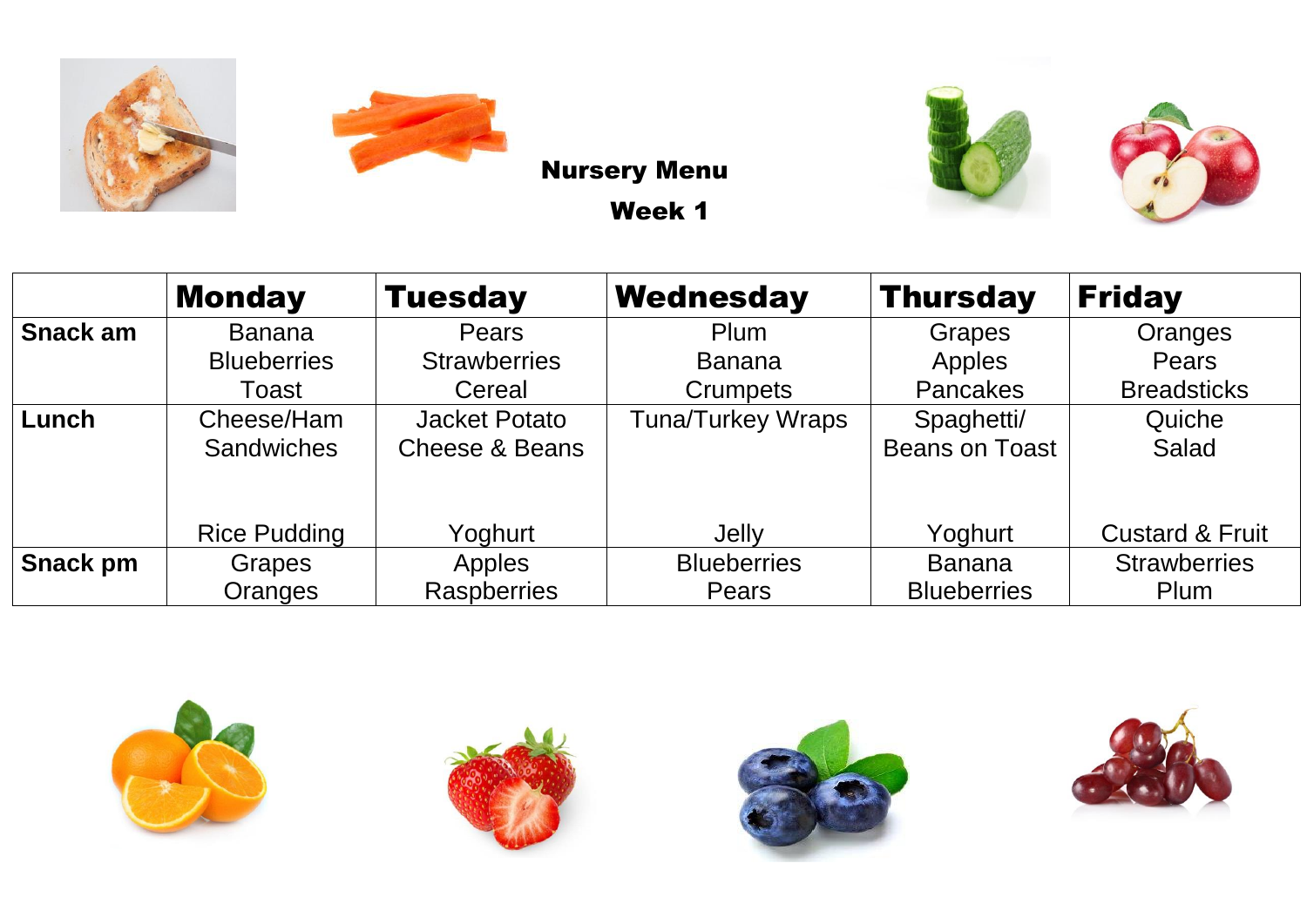











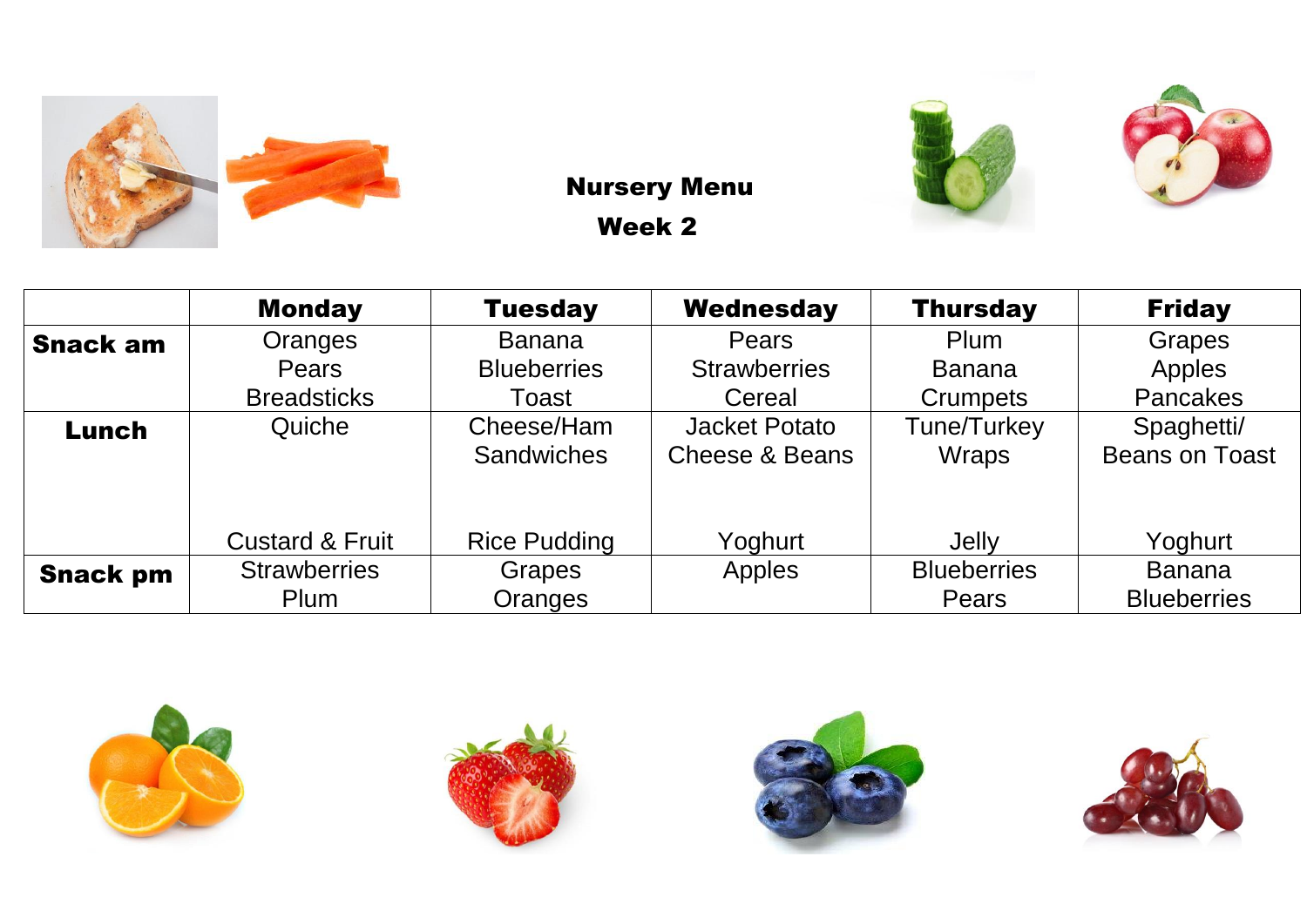





|                 | <b>Monday</b>         | <b>Tuesday</b>             | <b>Wednesday</b>    | <b>Thursday</b>      | <b>Friday</b>      |
|-----------------|-----------------------|----------------------------|---------------------|----------------------|--------------------|
| <b>Snack am</b> | <b>Grapes</b>         | Oranges                    | <b>Banana</b>       | Pears                | Plum               |
|                 | <b>Apples</b>         | Pears                      | <b>Blueberries</b>  | <b>Strawberries</b>  | <b>Banana</b>      |
|                 | <b>Pancakes</b>       | <b>Breadsticks</b>         | Toast               | Cereal               | Crumpets           |
| Lunch           | Spaghetti/            | Quiche                     | Cheese/Ham          | <b>Jacket Potato</b> | Tuna/Turkey        |
|                 | <b>Beans on Toast</b> |                            | <b>Sandwiches</b>   | Cheese & Beans       | <b>Wraps</b>       |
|                 |                       |                            |                     |                      |                    |
|                 | Yoghurt               | <b>Custard &amp; Fruit</b> | <b>Rice Pudding</b> | Yoghurt              | Jelly              |
| <b>Snack pm</b> | <b>Banana</b>         | <b>Strawberries</b>        | Grapes              | Apples               | <b>Blueberries</b> |
|                 | <b>Blueberries</b>    | Plum                       | Oranges             |                      | Pears              |







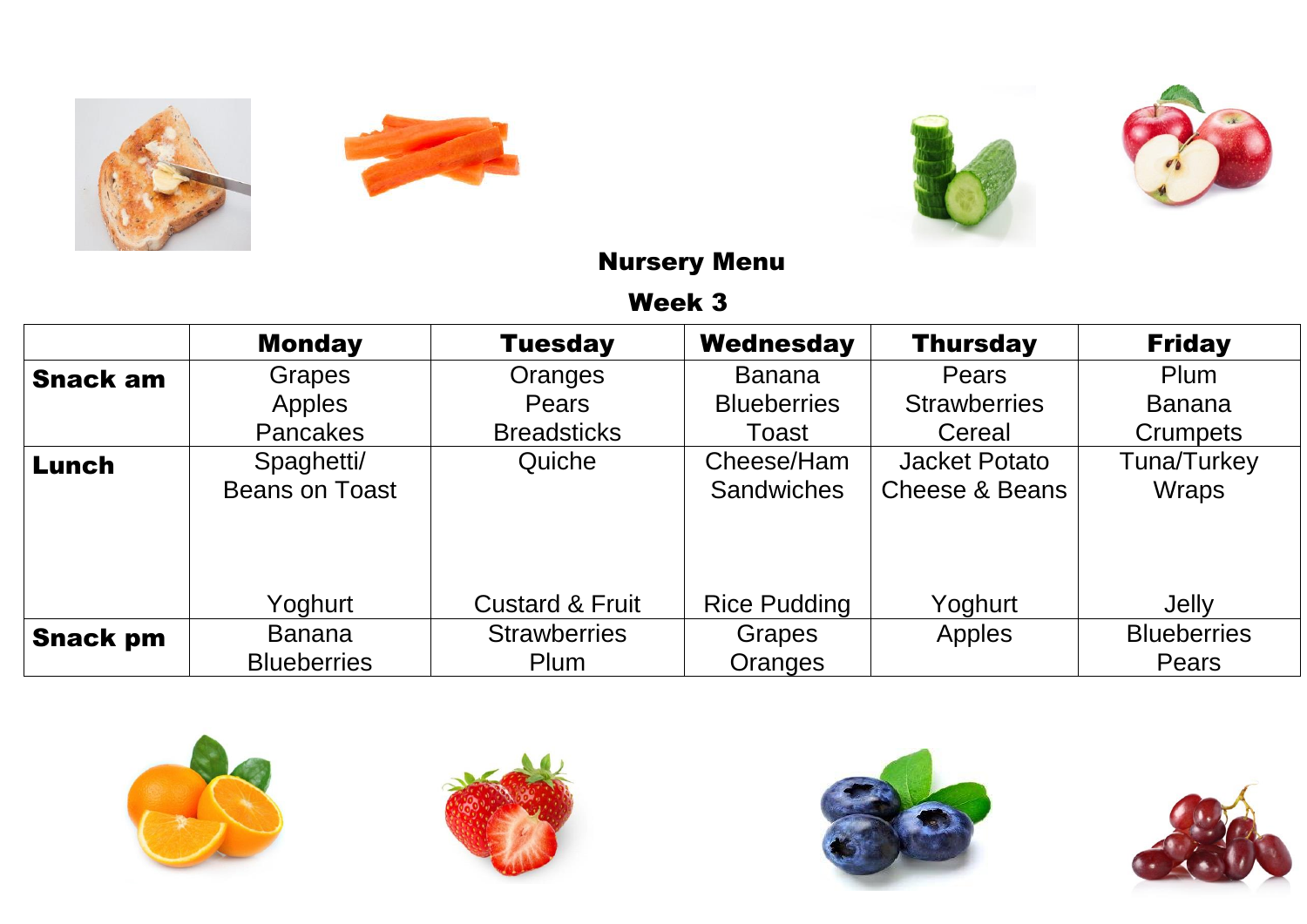







|                 | <b>Monday</b>            | <b>Tuesday</b>        | <b>Wednesday</b>           | <b>Thursday</b>     | <b>Friday</b>        |
|-----------------|--------------------------|-----------------------|----------------------------|---------------------|----------------------|
| <b>Snack am</b> | Plum                     | <b>Grapes</b>         | Oranges                    | <b>Banana</b>       | <b>Pears</b>         |
|                 | <b>Banana</b>            | Apples                | Pears                      | <b>Blueberries</b>  | <b>Strawberries</b>  |
|                 | <b>Crumpets</b>          | <b>Pancakes</b>       | <b>Breadsticks</b>         | Toast               | Cereal               |
| Lunch           | <b>Tuna/Turkey Wraps</b> | Spaghetti/            | Quiche                     | Cheese/Ham          | <b>Jacket Potato</b> |
|                 |                          | <b>Beans on Toast</b> |                            | <b>Sandwiches</b>   | Cheese & Beans       |
|                 |                          |                       |                            |                     |                      |
|                 | Jelly                    |                       |                            |                     |                      |
|                 |                          | Yoghurt               | <b>Custard &amp; Fruit</b> | <b>Rice Pudding</b> | Yoghurt              |
| <b>Snack pm</b> | <b>Blueberries</b>       | <b>Banana</b>         | <b>Strawberries</b>        | Grapes              | Apples               |
|                 | Pears                    | <b>Blueberries</b>    | Plum                       | Oranges             |                      |